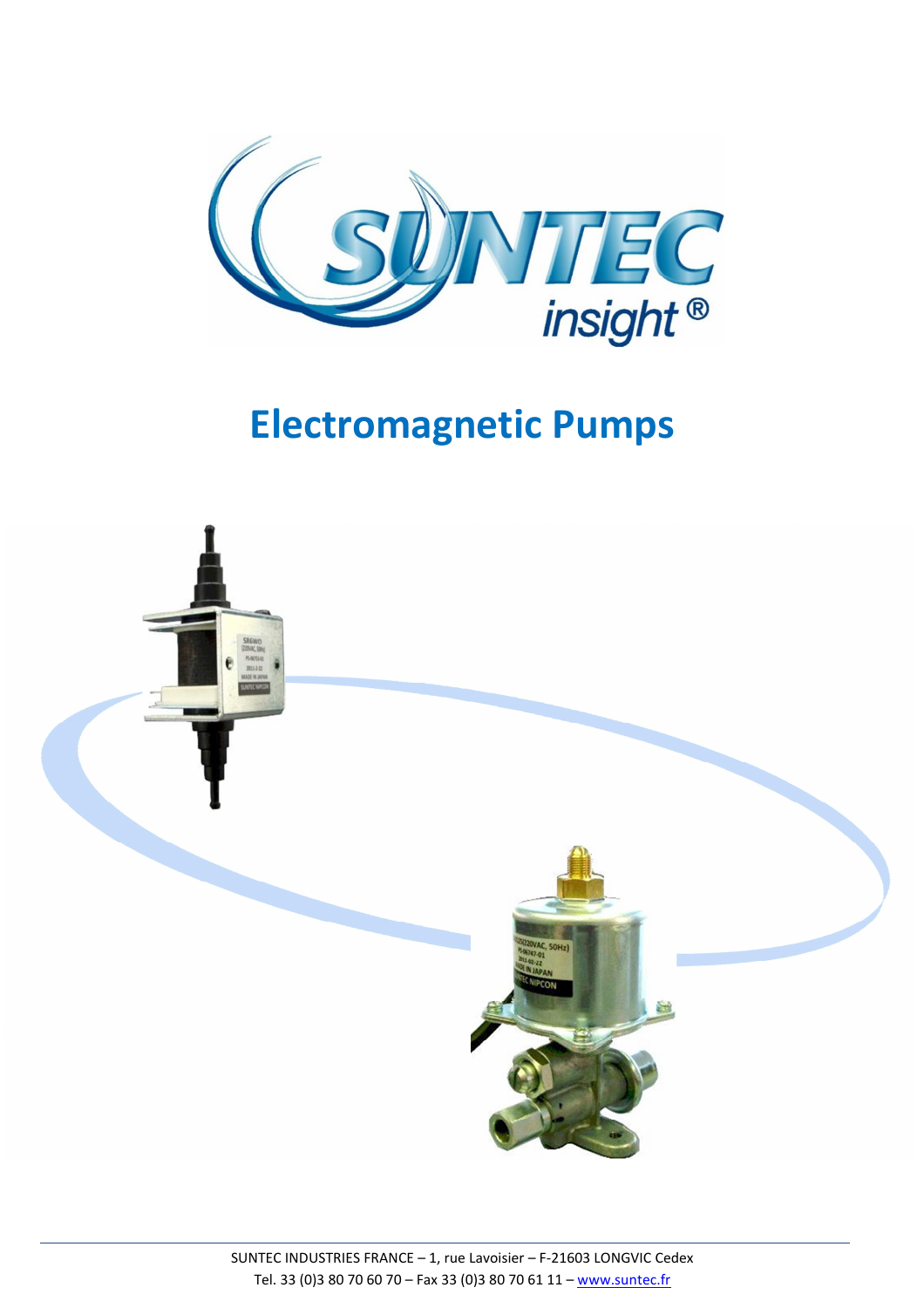



### **Kerosene and light oil applications**



#### **VC**

Solenoid pump linearly controlled by pulse width modulation (PWM) for variable pressure oil applications.

Max. pressure : 18 bars - Max flow rate : 10 l/h

Applications : "gun-type" burner with kerosene and light oils for space heaters and water boilers. ര



#### **VSC**

Solenoid pump with pressure regulation for high pressure oil applications. Max. pressure : 18 bars - Max flow rate : 18 l/h ( $@220$  V AC – 50 Hz) Applications : "gun-type" burner with kerosene and light oils for space heaters and water boilers.



#### **VSK**

Solenoid pump with pressure regulator for high pressure, large capacity oil applications. Max. pressure : 14 bars - Max flow rate : 24 l/h (@220 V AC – 50 Hz) Applications : "gun-type" burner with kerosene, light oil, heating oil/biofuel blends for space heaters and water boilers. Pressurized lubricating systems with light oil.



#### **VSE**

Solenoid pump with pressure regulator for high pressure, large capacity oil applications. Special model to alleviate the problem of excessive noise level during the first start-up of the boiler.

Max. pressure : 17 bars - Max flow rate : 18 l/h ( $@220$  V AC – 50 Hz) Applications : "gun-type" burner with light oil for space heaters and water boilers.





#### **KR**

Solenoid pump designed to function even with large suction heads in oil applications. These pumps can lift up to 16L/h with a suction head of 1,8m. Max. pressure : 0,4 bars. Applications : Used to transfer oil from a tank that is at a considerable distance below the pump.